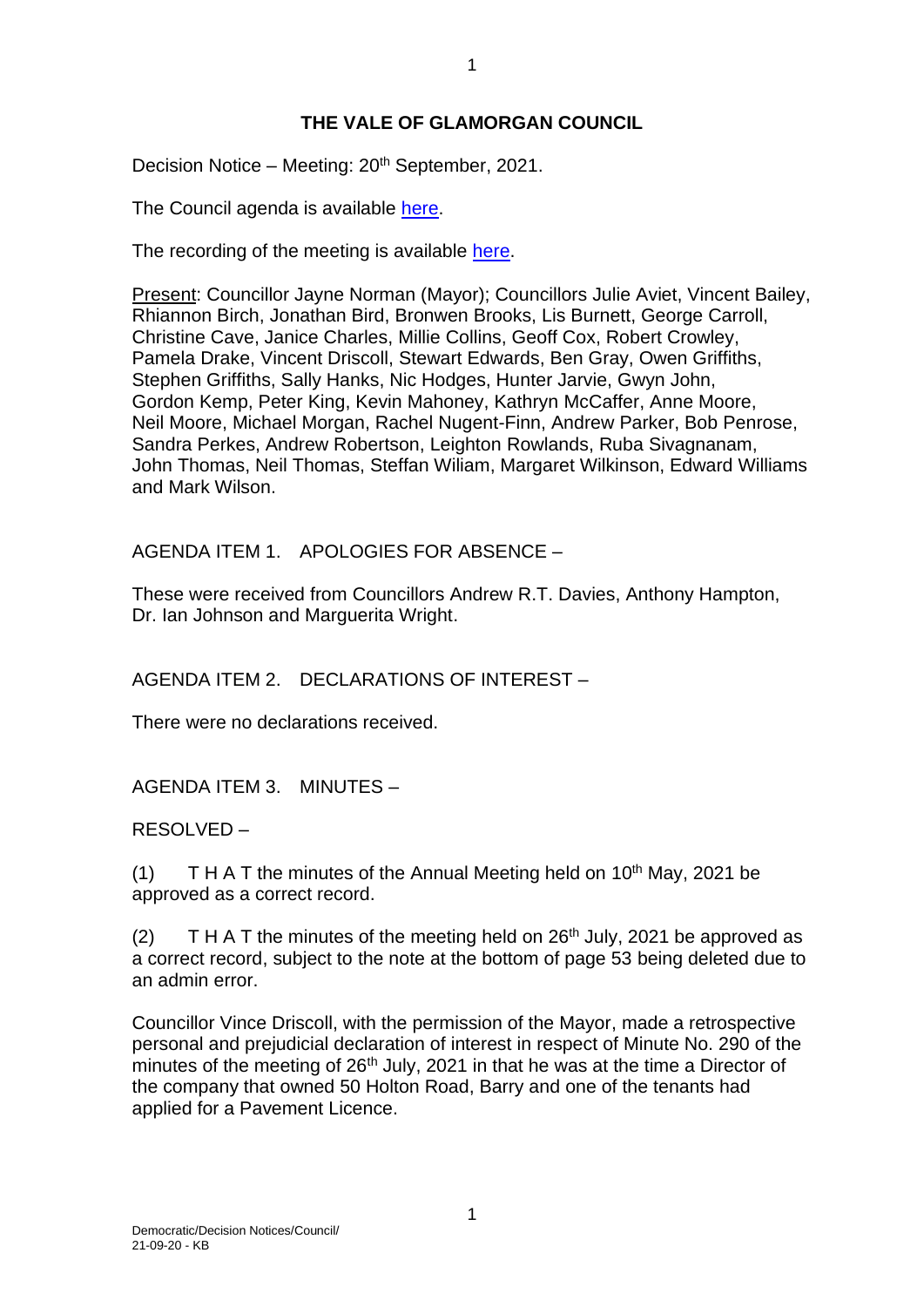## AGENDA ITEM 5. REVIEW OF THE COUNCIL'S CONSTITUTION (MD) –

 $\mathfrak{D}$ 

# RESOLVED –

(1) T H A T it be agreed that the Terms of Reference of the Senior Management Appointment Committee be amended to reflect the requirement to appoint more than one Lay Member on the Audit and Governance Committee with effect from 5<sup>th</sup> May 2022, and Section 13 of the Council's Constitution be amended accordingly.

(2) T H A T Section 9 and Section 13 (Governance and Audit Committee) of the Council's Constitution and the Terms of Reference of the Governance and Audit Committee be amended to reflect the requirements of Sections 116-118 of the Local Government and Elections (Wales) Act 2021 to provide for the following from  $5<sup>th</sup>$  May, 2022:

- The Committee Chair must be a lay person;
- The Vice-Chair must not be a member of the Council's Executive or an assistant to its Executive;
- The composition of the Committee must be two thirds Members and one third Lay Members.

(3) T H A T the future composition of the Governance and Audit Committee be amended to 6 Elected Members and 3 Lay Members to take effect from the Annual Meeting May 2022.

#### Reasons for decisions

(1) The Local Government and Election (Wales) Act 2021, Section 116 requires the composition of the Governance and Audit Committee to be two thirds and one third Members and Lay Members from 5<sup>th</sup> May, 2022 and in order for the recruitment exercise of Lay Members to be undertaken.

(2) To comply with the requirements of Sections 116-118 of the Local Government and Elections (Wales) Act 2021.

(3) To comply with Part 6 Chapter 2 "Governance & Audit Committees: Membership and Proceedings", Local Government and Elections (Wales) Act 2021 by ensuring that the membership of the Governance and Audit Committee shall consist of one third Lay Members.

AGENDA ITEM 6. VALE OF GLAMORGAN ANNUAL REPORT (IMPROVEMENT PLAN PART II) 2020/21 (REF) -

## RESOLVED –

(1) T H A T the draft Vale of Glamorgan Annual Report (Improvement Plan Part II) 2020/21 (Appendix A to the report) be approved.